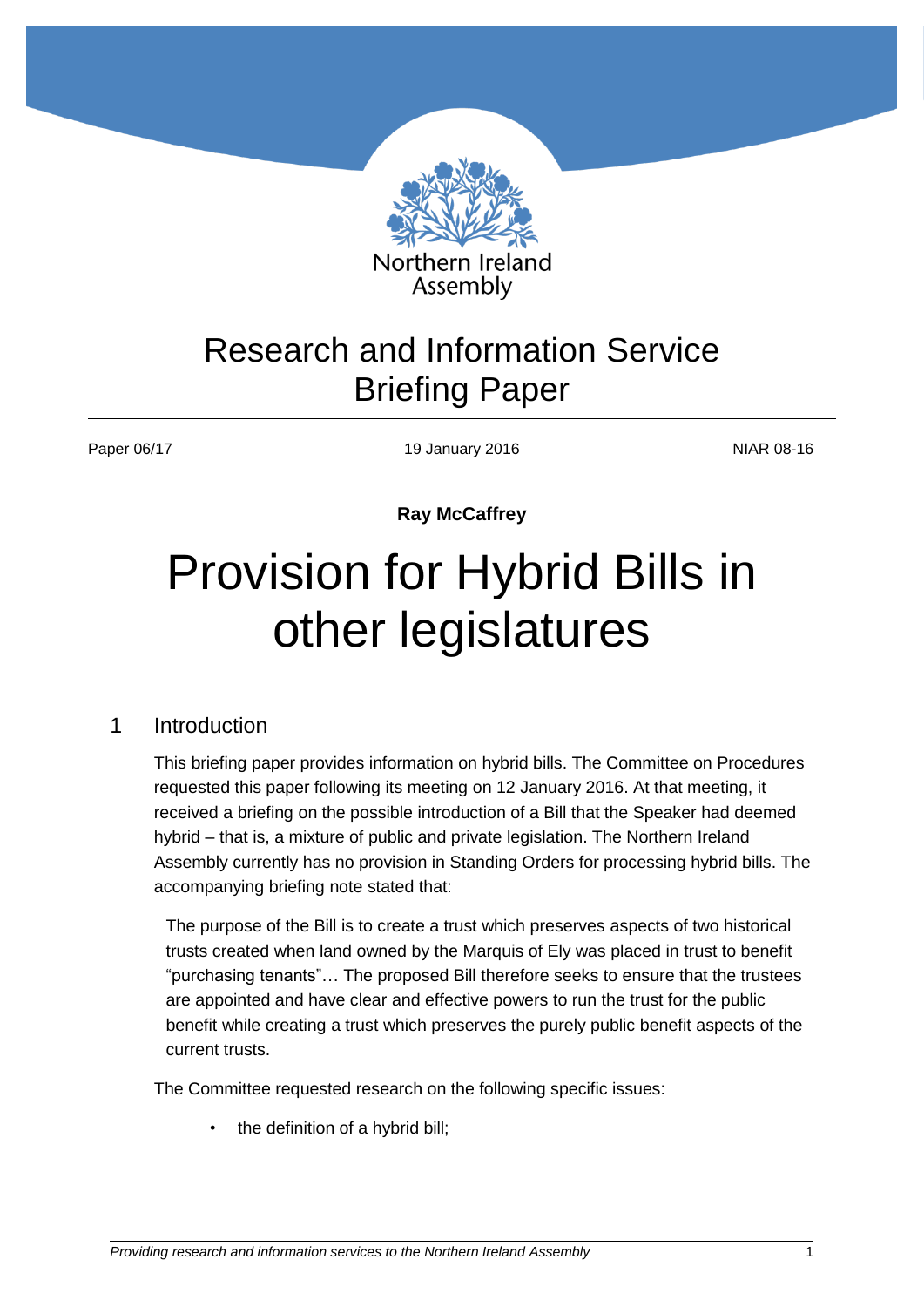- preliminary scrutiny, including information that may require to be submitted with the bill;
- submission and consideration of objections;
- committee scrutiny, including committee membership.

The researcher did not have sight of the Bill for the purposes of drafting this briefing paper. What follows is an overview of key issues that the Committee may wish to consider. Hybrid Bills are a potentially complex issue, particularly those that require works to be carried out.

#### **Definition of a hybrid bill**

A Hybrid Bill has been defined by a former Speaker of the House of Commons as a "public bill which affects a particular private interest in a manner different from the private interests of other persons or bodies of the same category or class"<sup>1</sup>.

They have been further categorised as "Bills which propose to undertake works of national importance, but in a local area, have usually been hybrid"<sup>2</sup>.

The concept of hybrid bills appears to have originated in the House of Commons. Such Bills are rare, and not all Westminster-style parliaments make provision for them. They are subject to their own special procedures and are subject to a different timetable compared to public bills.

This briefing paper looks mainly at the process followed in the UK Parliament and Scottish Parliament, as they provide the most detailed information on the passage to be followed by a hybrid bill. It references other legislatures where necessary.

# 2 Committee on Procedures *Report on the Inquiry into Private Legislation*

In its 2008 inquiry into private legislation, the Northern Ireland Assembly's Committee on Procedures looked at the issue of hybrid bills. Its report commented:

*The anticipation is therefore hybrid bills will be a rare occurrence in the Northern Ireland Assembly and that the principles of scrutiny of such bill as per Westminster will be followed i.e. it will be referred to the appropriate statutory committee. For those provisions of the bill which are private in nature, the committee will follow the Standing Orders for private bills.*

<sup>1</sup> Hybrid Bills: House of Commons Background paper, December 2013

<sup>&</sup>lt;sup>2</sup> As above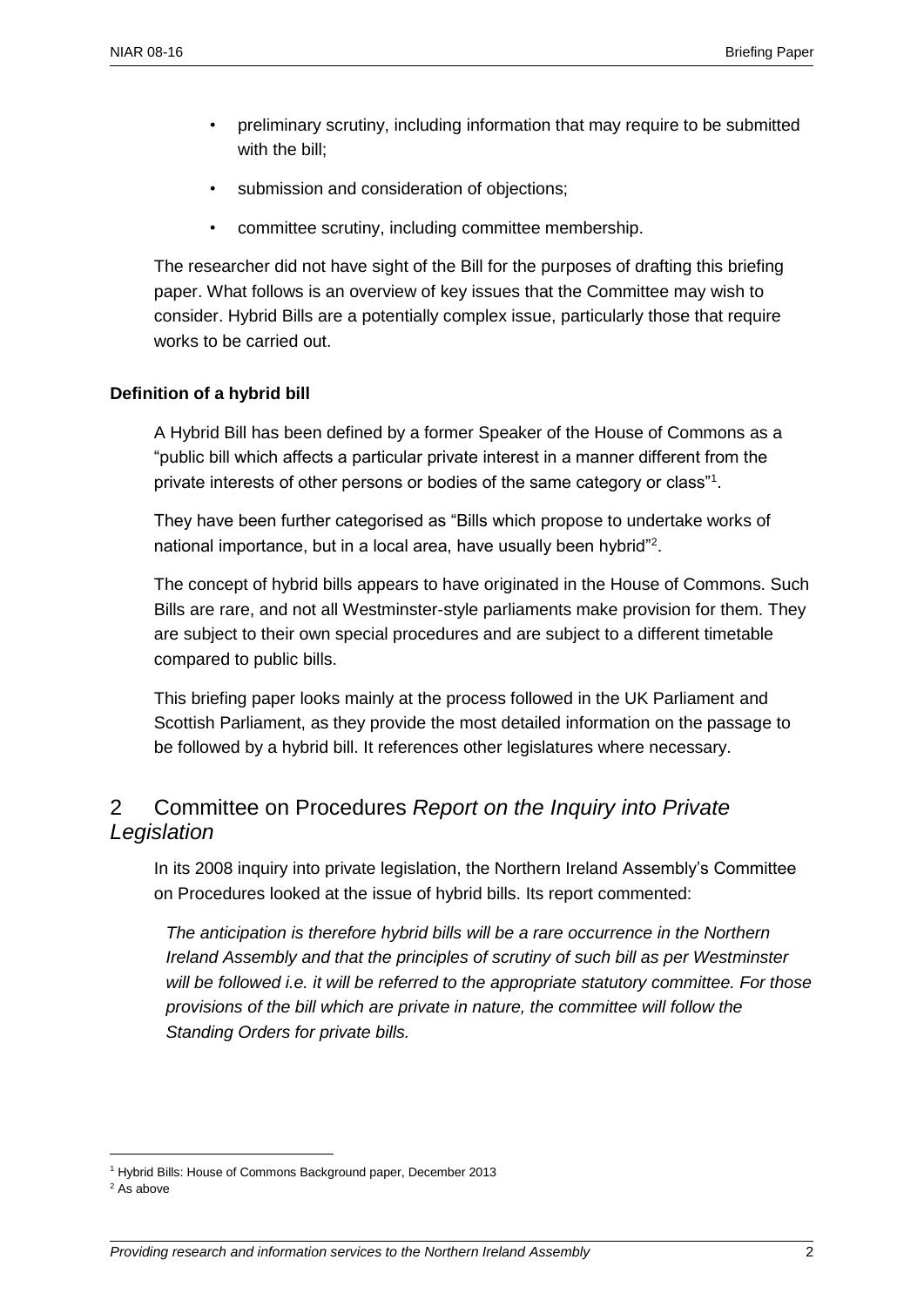*It is anticipated that a private bill will be identified as hybrid during preliminary scrutiny stage and as such the Speaker will be provided with the appropriate procedural advice at that step<sup>3</sup> .*

During evidence to the Committee, the then Acting Clerk of Bills said:

*Mr. Sandall: Hybrid Bills are public Bills that have been promoted by the Government rather than by petitioners from outside the House, and they are hybrid because they affect private interests adversely. The first of a hybrid Bill's two Committee Stages is before a Select Committee, which is similar to a Committee on opposed Bills in that the promoters and persons directly affected who have petitioned against the Bill can make their case. Committees on hybrid Bills can sit for months — if not years — and a Bill may be carried over from one session to the next to ensure that time and expense are not wasted. The second Committee Stage is more conventional and often brief.*

*The Chairperson: Are they more difficult to deal with?*

*Mr Sandall: They are more difficult to deal with than ordinary private Bills, and that is due to the scale of the project and the nature and diversity of the opposition. The Crossrail Bill was more difficult than other hybrid Bills because the project underwent many changes. At various times, petitions for additional provisions were deposited, and those generated a further series of petitions against the project by people who would be affected by the increased powers that were sought. As the Committee examined the Bill, it suggested areas where it thought the Government ought to expand the project to include new stations, for instance. Each of the proposals for a new station required a fresh petition with a fresh opportunity for petitions against it. It was quite a performance<sup>4</sup> .*

### 3 Procedure in the House of Commons

Erskine May<sup>5</sup> provides detailed information on the procedure for Hybrid Bills – the following is summarised from the House of Commons Library briefing paper<sup>6</sup>:

1. Every public bill is examined by the Public Bill Office before it is introduced in the House of Commons to ensure its compliance with the rules of the House. To determine this, Clerks take into account the practice and precedent of many years.

<sup>3</sup> [http://archive.niassembly.gov.uk/procedures/2007mandate/reports/Report\\_90809R.htm](http://archive.niassembly.gov.uk/procedures/2007mandate/reports/Report_90809R.htm)

<sup>4</sup> As above

 $5$  Erskine May, Parliamentary Practice, 24<sup>th</sup> edition, 2011, LexisNexis

<sup>6</sup> House of Commons Library briefing paper on Hybrid Bills – December 2013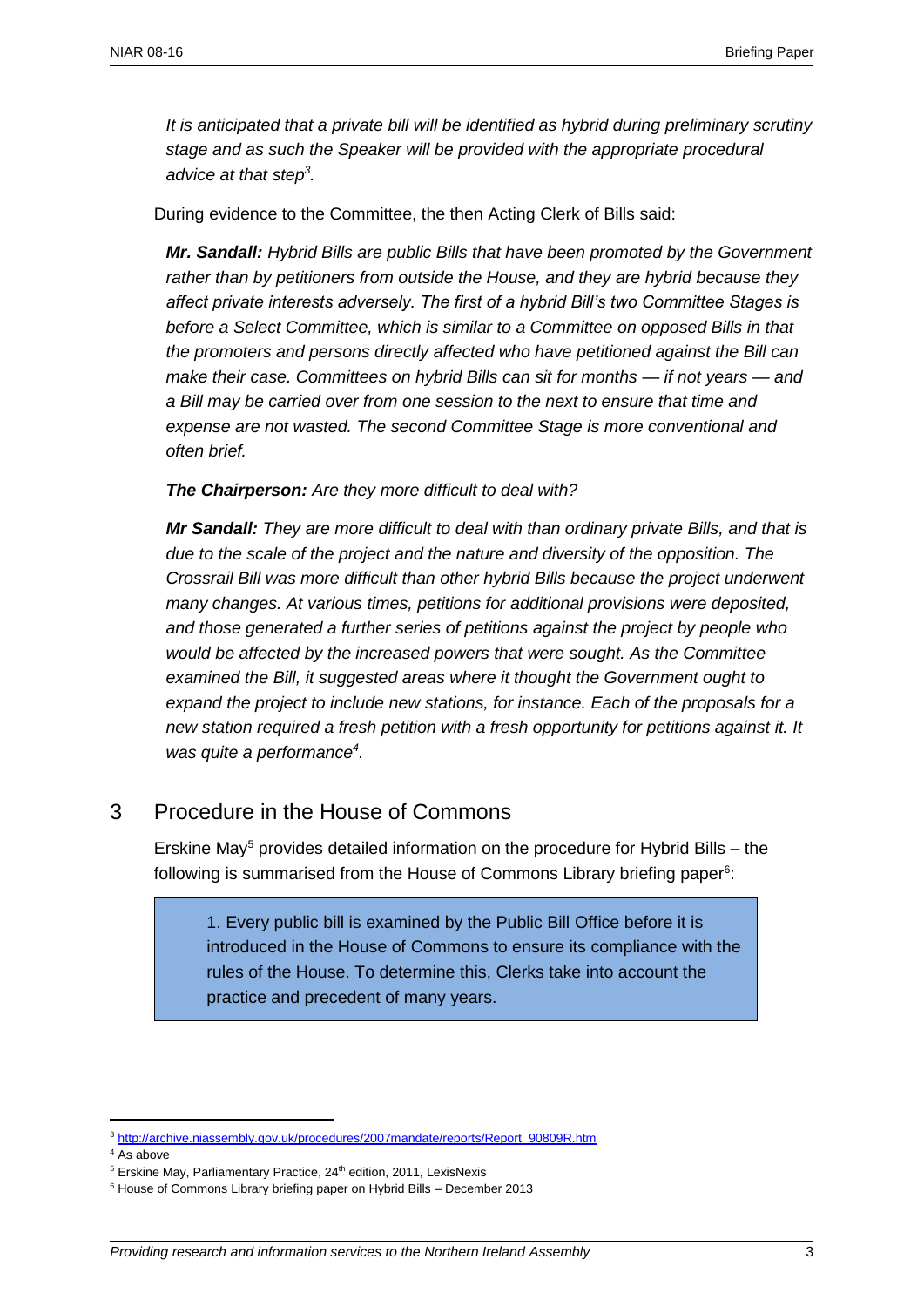2. If the Clerks consider that private interests may be affected, the House will order the Bill to be considered by the Examiners of Petitions for Private Bills following its introduction.

3. In the case of a bill thought to be hybrid, the Examiners are required to determine whether the Standing Orders<sup>7</sup> relating to private bills should apply to the bill. Their determination is based on the test of whether the Bill affects particular private interests of individuals differently from others in the same class or category.

4. If the Examiners find that the Standing Orders **should not** apply, the Bill proceeds as a public bill.

5. If they find that the Standing Orders **should** apply, the Bill is confirmed as a hybrid bill. The Examiners then consider whether the Standing Orders relating to private bills, which require promoters to give notice of their proposals and to deposit certain documents, have been complied with.

6. If the Standing Orders have been complied with, the Bill can be debated at Second Reading stage.

7. Where the Examiners find that the Bill has not complied with Standing Orders, it is referred to the Standing Orders Committee (as under the private bill procedure). This Committee considers whether Standing Orders that have not been complied with can be dispensed to allow the Bill, or a portion of it, to proceed. If this Committee decides that the Bill should not proceed because the Standing Orders have not been complied with, the promoters of the Bill usually abide by this decision.

Hybrid bills are rare – only 12 have been introduced in the House of Commons since 1985.

If the Government is introducing a bill that is likely to be hybrid, it will "seek to ensure compliance with the requirements of the private business Standing Orders (with regard, for example, to advertisements, the drawing up of any necessary plans, etc) before a bill is introduced.

*Petitions against the Bill*

 $\overline{a}$ 

The House of Commons briefing paper states that:

<sup>&</sup>lt;sup>7</sup> See Standing Orders of the House of Commons: <http://www.publications.parliament.uk/pa/cm201516/cmstords/1154/body.htm#61>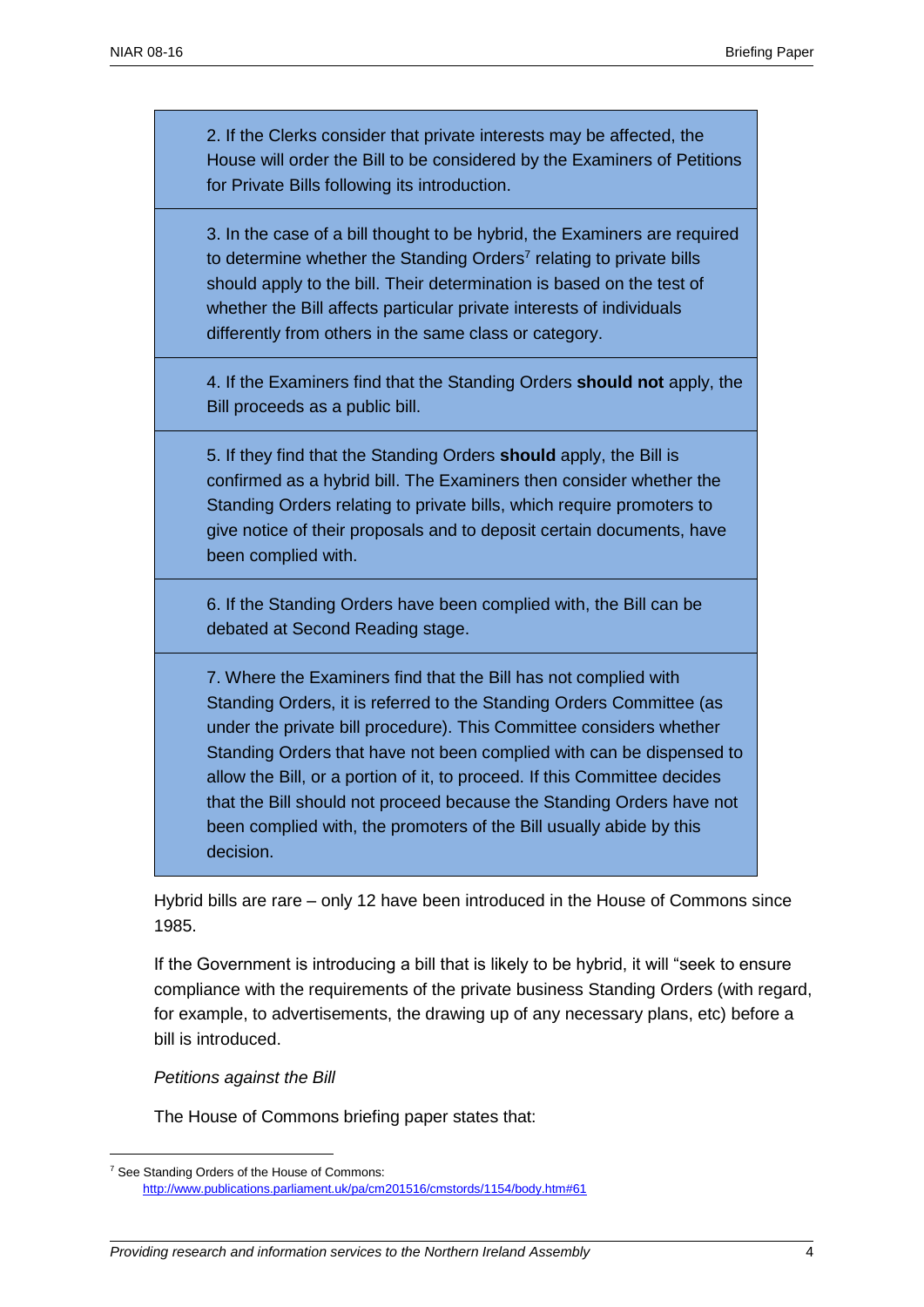"Any individuals, organisations or groups of people directly and specially affected by the Bill can deposit a petition to oppose the Bill. A petition is:

…a summary of objections to particular aspects of the Bill. It is a request to the House of Commons for the Petitioner to be allowed to argue their case before the Select Committee.

Petitions have to be deposited within a stipulated time in the Private Bill Office and must conform to the rules for petitions against private bills"<sup>8</sup>.

Guidance produced by the House of Commons provides information on the content and timing of petitions:

#### **Who may petition?**

It is open to any individual, group of individuals or organisation "directly and specially affected" by the provisions of a hybrid bill to petition against that bill. Campaign groups not composed of individuals directly and specially affected by the bill, but which simply oppose the principle of it, cannot petition on the basis of their opposition alone. If the promoters of a bill feel that someone who petitions against a bill is not "directly and specially affected" they may object to the petitioners' right to petition.

#### **When and where should the petition be presented?**

The timetable for receiving petitions in the House of Commons will be decided by the House at Second Reading. Information on when and where petitions against the bill can be deposited will be published as soon as possible after Second Reading, if the Bill passes that stage, and will be made available on the parliamentary website.

#### **What should be the form and content of petitions?**

The petition should begin by setting out the bill title; who the petitioner is; the provisions of the Bill objected to; the particular damage caused to the petitioner by the bill; and the form of relief sought by the petitioner, including amendments to clauses. Since the petition forms the basis of a petitioner's case before a select committee, petitions should include all the points of objection a petitioner has against the bill. Matters can only be raised in the committee if they are alluded to in the original petition. However, there is no need to elaborate objections in great detail: they can be stated in concise form<sup>9</sup>.

<sup>8</sup> House of Commons Library briefing paper

<sup>&</sup>lt;sup>9</sup> How to Petition against a Hybrid Bill in the House of Commons, Session 2013-14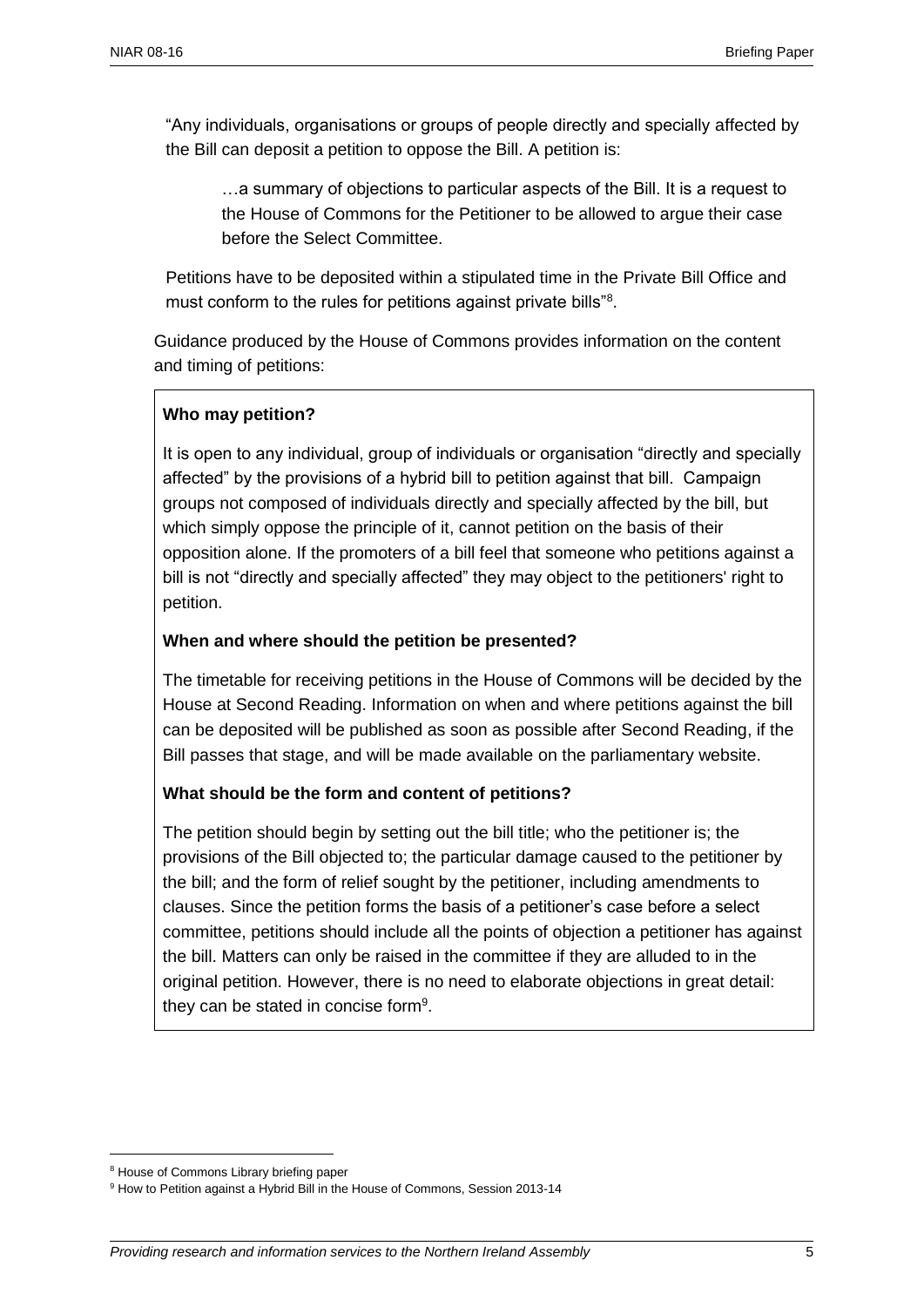There is a petitioning toolkit, guidance leaflets and videos that have been produced for the *High Speed Rail (London - West Midlands) Bill*, a hybrid bill which is currently before committee<sup>10</sup>.

#### *Select Committee*

The membership of the select committee is approved by the House, with composition reflecting party balance. Members serving on the select committee cannot have a personal or constituency interest in the Bill.

If petitions are received, the select committee will meet and consider the Bill in much the same way as a private bill committee would. However, there are certain differences; in particular, the promoters do not need to establish the need for the Bill since the House has already put on record its approval of the principle of the Bill at second reading.

The select committee will mostly sit in a quasi-judicial capacity. It will not be looking at principle or policy; its focus will be restricted to addressing mitigation, compensation and adjustment.

First the petitioners make their case, calling witnesses if necessary. Witnesses are normally examined on oath. When the opponents of the Bill have completed their case, and the promoters have been heard in reply, the committee considers the clauses of the Bill, reporting it to the House with or without amendment. If the committee wishes to communicate its view on the subject matter of the Bill, or if the promoters no longer wish the Bill to proceed, the committee may make a special report to the House<sup>11</sup>.

#### *Environmental statements*

The House of Commons requires that an Environmental Statement be deposited if a hybrid bill authorises work to be carried out on land specified in the Bill. Parliament's procedures for dealing with Environmental Statements have to comply with the EU Directive on Environmental Impact Assessments, which include a requirement that the public are consulted on the formal statement.

#### **Parliamentary sovereignty and the EU Directive – extract from Human Rights blog 12**

The EU Court of Justice has interpreted…(Environmental Impact Assessment Directive 2011/92/EU)…as imposing a number of requirements, including that the legislature must have available to it the information required by the directive, and a requirement that national courts must be able to verify that the requirements of the directive have been satisfied, taking account of the entire legislative process, including the preparatory documents and the parliamentary debates. The EIA argument raised some tricky issues as to how intensely the courts ought to get involved in assessing parliamentary procedures. This is because in two

<sup>10</sup> <http://www.parliament.uk/business/bills-and-legislation/current-bills/previous-bills/hybrid-bills/hybrid-bill-faqs/>

<sup>&</sup>lt;sup>11</sup> House of Commons briefing paper

<sup>12</sup> <http://ukhumanrightsblog.com/2014/01/22/high-speed-rail-parliament-and-the-eu-courts/>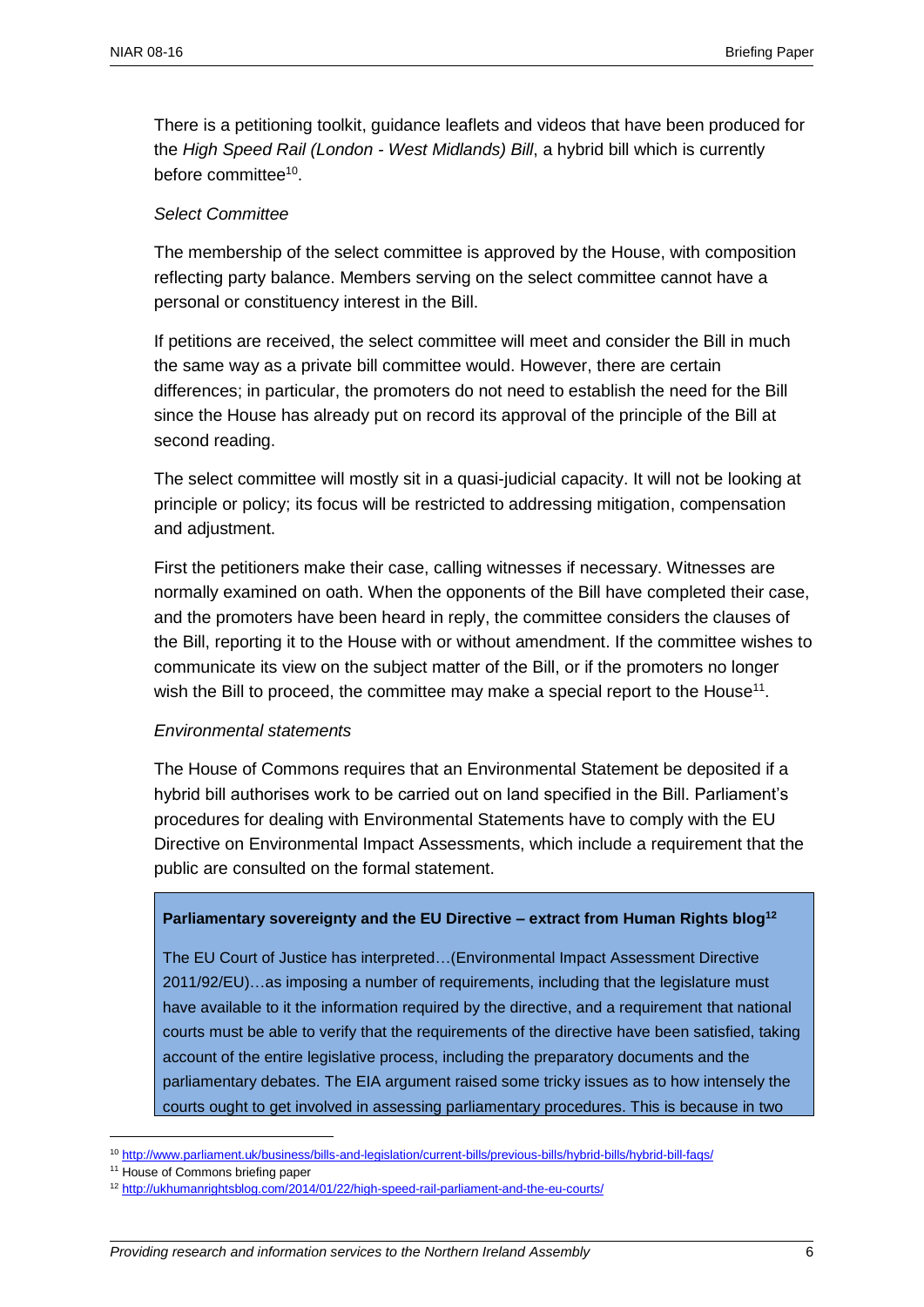cases before the EU Court of Justice, the Advocate General interpreted the directive as also requiring that the national court must decide whether the legislative process has allowed sufficient preparation and discussion time for the legislature to be able properly to examine and debate the environmental effects of the project. Do/can MPs do their homework on such a huge project, when often their vote is required by their whip?

#### *Private Members' Bills*

According to the House of Commons briefing paper:

Private Members may introduce a public bill that the Examiners decide is hybrid. Such a bill has little chance of becoming law. Examples of such bills are *the Epsom and Walton Downs Regulation (Amendment) Bill 1952-53*, which sought to amend charges made to bookmakers on Epsom and Walton Downs; and the *West Midland County Council (Abolition) Bill 1981-82*, a bill introduced under the ten-minute rule procedure to abolish the West Midlands County Council<sup>13</sup>.

#### 3 Scottish Parliament

To date, only one hybrid bill has been introduced in the Scottish Parliament. Nevertheless, the accompanying guidance that complement Standing Orders are detailed and complex<sup>14</sup>. In addition, the guidance and standing orders relate only to hybrid bills introduced by the Scottish Government – there is no provision for a private member to introduce such a bill.

This section provides an overview of the hybrid bill process in the Scottish Parliament, beginning with the first consideration of the issue through to the current guidance. Appendix 1 provides a diagram showing the passage of a hybrid bill through the Scottish Parliament.

#### **Report of the Standards, Procedures and Public Appointments Committee**

In 2009 the Scottish Parliament's Standards, Procedures and Public Appointments (SPPA) Committee reported on Hybrid Bills. At the time, the Parliament had no provision for hybrid bills, but in 2007 the Procedures Committee noted that, although no such bill had been brought forward, the absence of specific procedures for dealing with hybrid bills would not be desirable in the long term.

In December 2008 the Scottish Government announced its intention to bring forward primary legislation to promote an additional crossing of the River Forth: "Such a Bill

<sup>13</sup> As above

<sup>&</sup>lt;sup>14</sup> See relevant Standing Orders[: http://www.scottish.parliament.uk/parliamentarybusiness/26511.aspx](http://www.scottish.parliament.uk/parliamentarybusiness/26511.aspx)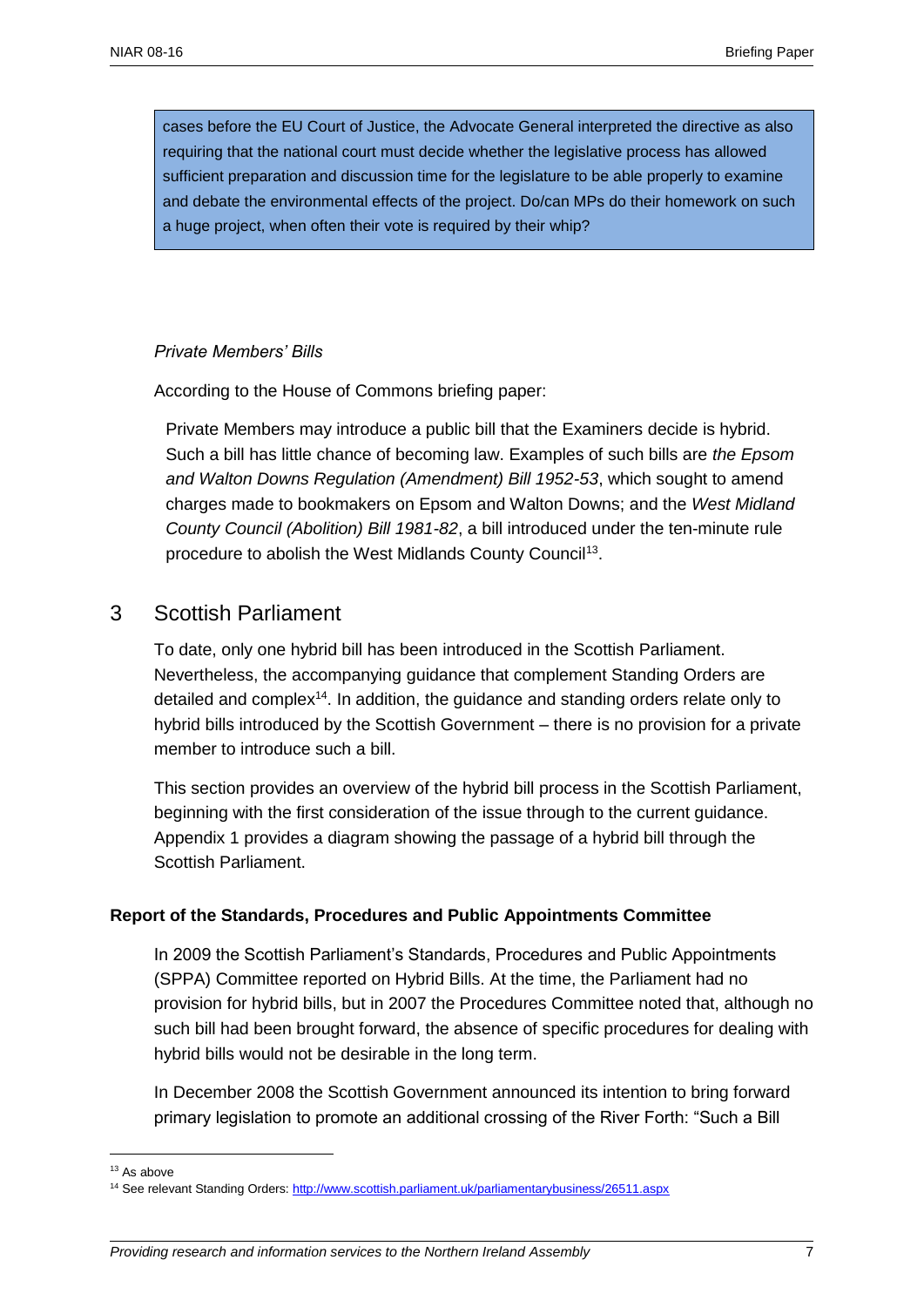would be introduced by the Scottish Government but would also include provisions which would affect the interests of third parties in that those provisions would seek to compulsorily purchase certain rights… An informal working group of Parliament and Scottish Government officials was established to identify procedural issues that the SPPA Committee might wish to consider should it inquire into the need for considering Public Bills with private provisions<sup>15</sup>".

The SPPA Committee agreed that the basis for the rules on hybrid bills should be the established Public Bill and Private Bill procedures and accompanying guidance. In addition, the Committee also agreed, given the timescale it was operating under, that "it would focus its inquiry on rules for Scottish Government Hybrid Bills rather than other types of Hybrid Bills (such as those introduced by a member or a Committee)<sup>16</sup>.

#### **Forth Crossing Bill Committee report**

In 2011 the Forth Crossing Bill Committee published its report *Observations on Hybrid Bill Procedure in the Scottish Parliament*. The report contained general observations by the Committee, observations on Standing Orders relating to hybrid bills, summaries of responses from focus groups and survey responses. It identified areas for improvement to make the process clearer, for example in relation to the information available to people who may wish to object to the Bill.

The Forth Crossing Bill was a significant undertaking involving the Scottish Parliament, Scottish Government and Transport Scotland. The scale of the project led to many 'Objectors', people opposed to the Bill, and the report pointed out the need to ensure that the views of these organisations and individuals were accommodated.

#### **Guidance on hybrid bills**

The aforementioned reports have informed the Scottish Parliament's current Standing Orders and guidance relating to hybrid bills. The guidance document<sup>17</sup> is detailed, at 100 pages, and some of the key provisions are summarised below. **This is not a substitute for consulting the full guidance**. It is also important to note that the guidance is aimed at Scottish Government hybrid bills, it does not provide for circumstances where such a bill is introduced by a member or a committee:

- Every Hybrid Bill must be accompanied on introduction by:
	- o a statement on legislative competence by the Presiding Officer
	- o Explanatory Notes

<sup>15</sup> SPPA Committee report[: http://archive.scottish.parliament.uk/s3/committees/forthXbill/reports-11/fcbr11-01.htm#anna](http://archive.scottish.parliament.uk/s3/committees/forthXbill/reports-11/fcbr11-01.htm#anna)

<sup>&</sup>lt;sup>16</sup> As above

<sup>17</sup> Scottish Parliament *Guidance on hybrid bills*[: http://www.scottish.parliament.uk/parliamentarybusiness/Bills/15703.aspx](http://www.scottish.parliament.uk/parliamentarybusiness/Bills/15703.aspx)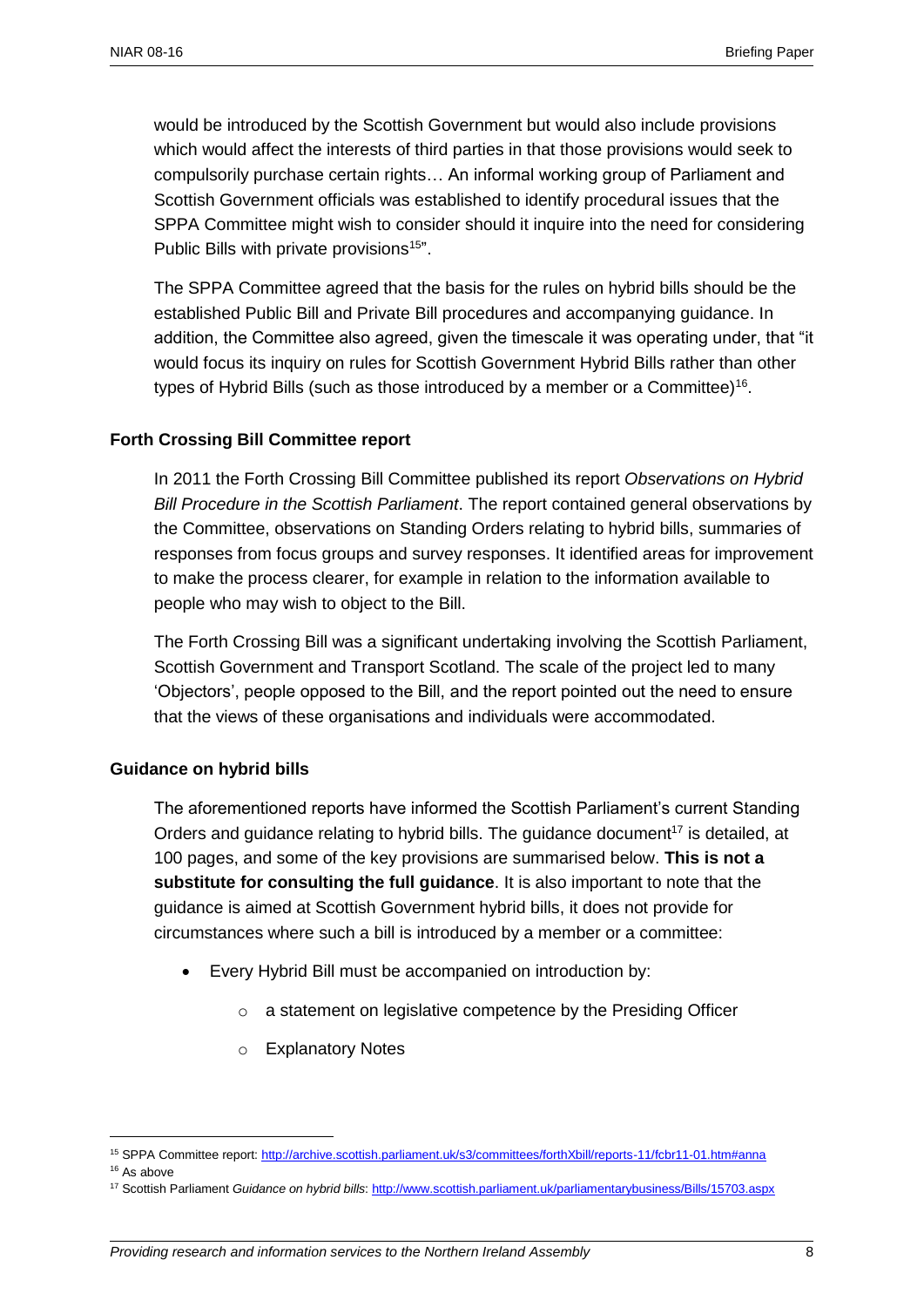- $\circ$  a statement on legislative competence by the member<sup>18</sup> introducing the Bill
- o a Policy Memorandum
- o a Financial Memorandum (which must contain additional information if the Bill is a "works Bill" (namely Bills that either seek to authorise the construction or alteration of certain classes of works, or seek to authorise the compulsory acquisition or use of any land or buildings – see Appendix 2).
- o a Scottish Ministers' Statement (which must contain additional information if the Bill affects heritable property)

In certain circumstances, an Auditor General's Report may also be required.

Many aspects of the guidance apply also to public bills and private bills, but there are several issues unique to hybrid bills:

**Scottish Ministers' Statement:** The main purpose of this statement is to set out how the Scottish Government has notified and made information available to those likely to be affected (by the provisions of the bill). The first requirement of the statement applies only to Hybrid Bills that affect heritable property. This is likely to include any Bill to which Rule (Standing Order) 9C.1.2 applies (this is a Hybrid Bill which seeks to authorise the construction or alteration of such classes of works as may be determined by the Presiding Officer or a Hybrid Bill which seeks to authorise the compulsory acquisition or use of any land or buildings).

In practice, this requires the Scottish Government firstly to identify which properties are affected by the Bill, then to establish who has a relevant interest in each such property, and finally to notify (if possible) each such person. The Scottish Ministers' Statement should give an explanation of how each step was carried out.

**Advertisement of Ministers' intention to introduce Bill:** in relation to every Hybrid Bill, the Scottish Ministers' Statement must include details of the advertisement of their intention to produce the Bill. This must be done in two ways – namely by taking out advertisements in newspapers and by arranging to have notices put up in public libraries.

**Additional information to be supplied for works bills:** if a hybrid bill is also classed as a 'works bill' then additional supporting documentation must be supplied. This includes:

Financial Memorandum

<sup>&</sup>lt;sup>18</sup> References in the Guidance to "the Minister" or "the member in charge" of the Hybrid Bill are either to the member of the Scottish Government who introduces the Bill (or who is subsequently appointed by the First Minister to take general responsibility for the subject matter of the Bill), or to a junior Scottish Minister designated by him or her.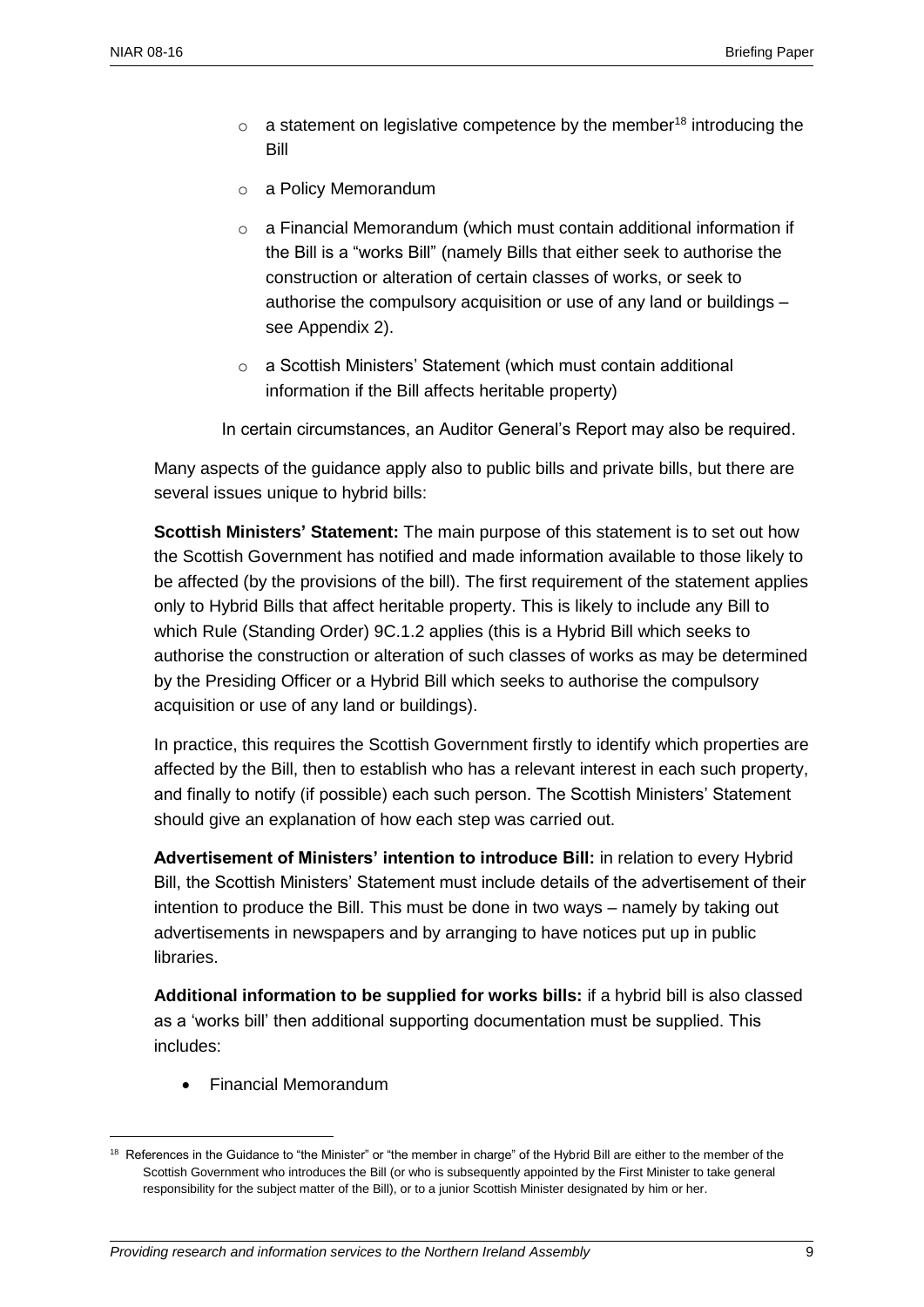- Maps, plans, sections and books of references
- Environmental Statement this must contain the same information about the Bill's anticipated environmental impact as would be required by relevant environmental legislation.

**Objections:** Any person, body corporate or unincorporated association may lodge an objection to a Hybrid Bill that they consider would adversely affect their private interests. Objections may be lodged jointly by a number of persons (for example, two or more members of the same household, or a group of people living in the same street). Prospective objectors are advised to contact the Non-Government Bills Unit (NGBU) clerks to seek guidance and information on the parliamentary procedures involved including the arrangements for lodging an objection.

**Objection period:** Objections should be lodged with the Clerk during a 60-day period, which begins on the day after the introduction of the Bill.

**Nature of objection:** The objection should explain the ground or grounds on which the objector objects to the Bill. With a Bill that authorises works, for example, the grounds may include noise or loss of amenity; with a Bill authorising the compulsory acquisition of land, the grounds may include the objector's unwillingness to move or a concern that any compensation offered does not reflect the value of the land.

Given the wide scope for variation in the subject-matter and impact of Hybrid Bills, it is not possible to say in advance what grounds may legitimately be used as a basis on which to object to them.

The objector must explain whether the objection is to the entire Bill or to certain provisions within it.

#### **Hybrid Bill Committee**

**The three stage process:** All Hybrid Bills are subject to a three-stage process. These are:

- **Stage 1** in which the Committee considers and reports on the general principles of the Bill and whether it should proceed as a Hybrid Bill, and gives preliminary consideration to any objections; the Parliament then decides whether the Bill should proceed to the next stage
- **Stage 2** in which the Committee gives full consideration to any objections, then considers any amendments lodged
- **Stage 3** in which the Parliament considers any further amendments lodged, and then decides whether to pass the Bill.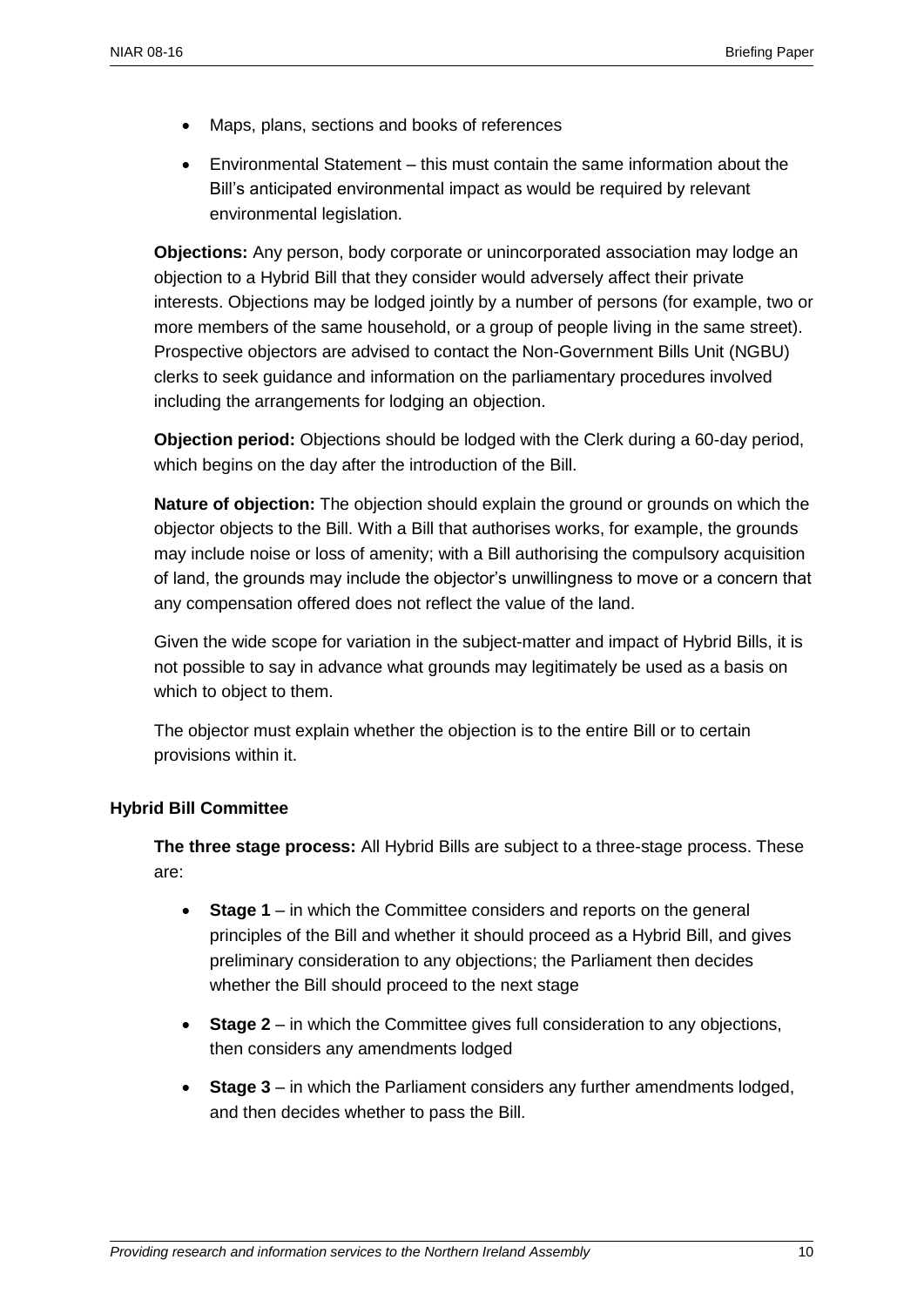**Membership:** Following the introduction of a Hybrid Bill, the Parliament must establish a Hybrid Bill Committee to consider it. A Hybrid Bill Committee must consist of three, four or five members.

There are various constraints on who can serve as a member of a Hybrid Bill Committee. The quasi-judicial role that the Committee is expected to perform makes it important that their members are, and are seen to be, neutral and impartial. Accordingly, the following may not be appointed to a Hybrid Bill Committee:

- An MSP whose principal place of residence is within the area of any works that the Bill would authorise
- An MSP who owns (or has any other right or interest in) any land or buildings that would be subject to compulsory acquisition or use under the Bill
- An MSP whose constituency or region includes any part of the area of any works that the Bill would authorise
- An MSP whose constituency or region would, in the opinion of the Parliamentary Bureau, be particularly affected by any such works
- An MSP who has a financial interest that, in the opinion of the parliamentary Bureau, directly relates to the subject matter of the Bill
- An MSP who has any other interest registered in the Register of Interests of Members of the Scottish Parliament that the Parliamentary Bureau would, or would likely to, prejudice the MSP's ability to participate in the Committee's proceedings in an impartial manner.

**Attendance at meetings:** Partly because of the small size of Hybrid Bill Committees and partly because of the special nature of their proceedings, members are expected to attend all meetings of the Committee, and may be absent from a meeting only in exceptional circumstances.

**Assessors:** In the case of a works bill, the Hybrid Bill Committee can decide to direct the Parliamentary corporation to appoint an assessor to undertake some of the detailed work on the Bill at Stage 2. The main role of an assessor is to consider the evidence given by the Scottish Government and objectors at Stage 2 and to report to the Committee with recommendations. The assessor may also be asked to carry out an initial assessment of the objections and recommend to the Committee how they should be grouped, which objectors should be chosen as lead objectors, and whether the evidence invited should be oral, written or both.

# 4 Republic of Ireland

In 2012 the Joint Committee on Standing Orders (Private Business) published a report on the Revision of Standing Orders Relative to Private Business 1939. The Committee: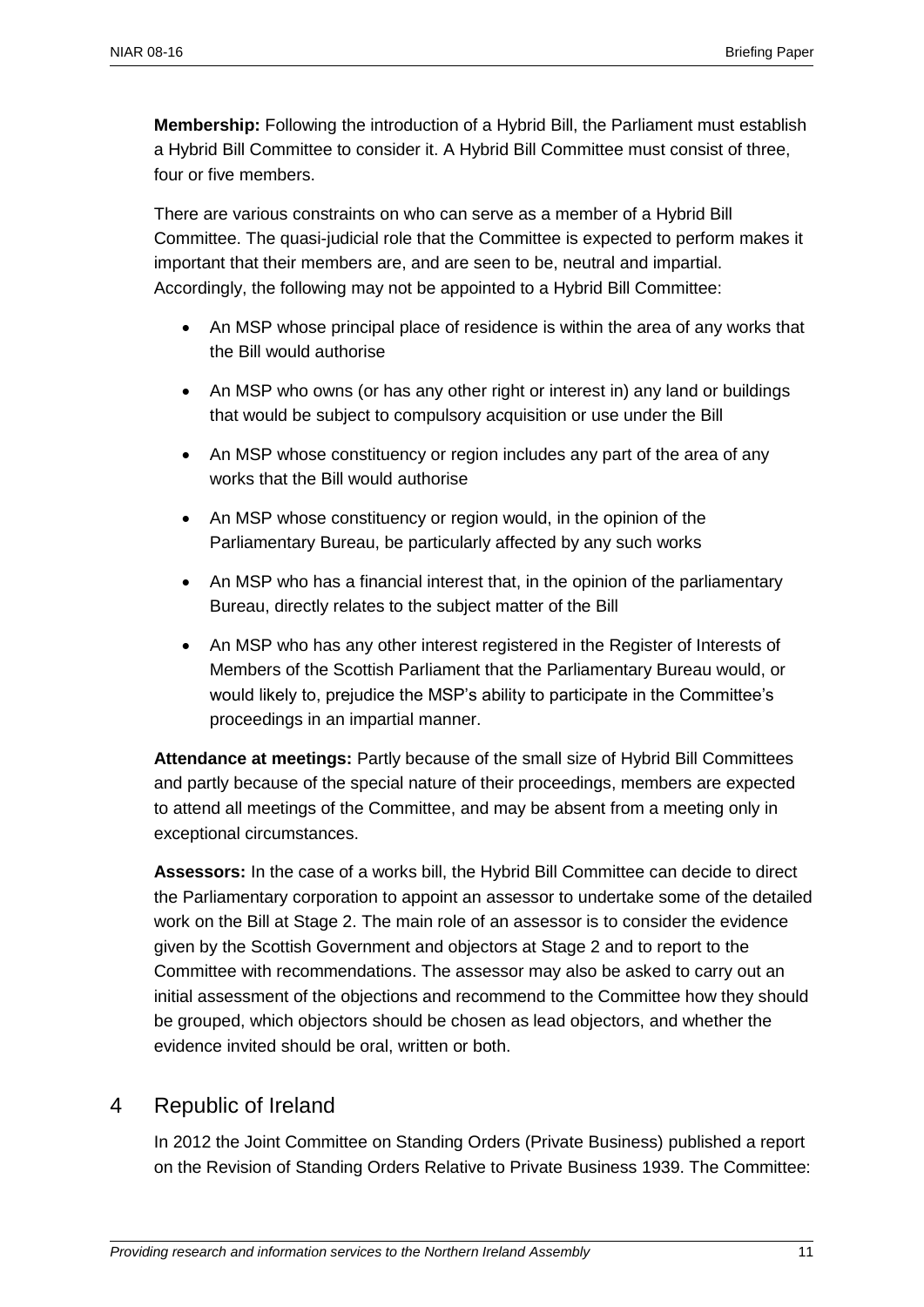…immediately commenced the task of examining the 1939 Standing Order procedures that underpin the passage of private legislation through both Houses. The Standing Orders relative to Private Business 1939 replaced the Standing Orders adopted in 1923, however, they have not been examined or reviewed since 1939. It is considered that they are unnecessarily complicated and are no longer fit for purpose.

The Committee made the following observations in relation to hybrid bills:

Hybrid bills are dealt with in a virtually identical manner by Dáil Éireann's Standing Orders Relative to Public Business 2007 and Seanad Éireann's Standing Orders Relative to Public Business 2007. The relevant provision in Dáil Standing Orders provides as follows:

*"A public Bill (not being a Bill to confirm a Provisional Order) affecting private interests in such a way that, if it were a private Bill, it would, under the Standing Orders relative to Public Business require preliminary notices before its introduction, is known as a hybrid Bill and shall be subject to the provisions of Standing Order 60 of the Standing Orders relative to Private Business."*

Standing Order 60 of the Standing Orders of the Dáil and Seanad Relative to Private Business 1939 provides for the reference of what otherwise is a public Bill by either the Ceann Comhairle of the Dáil or the Cathaoirleach of the Seanad of the said Bill to the Examiner of Private Bills (otherwise the Clerk of the Seanad) to examine the Bill with respect to the Private Bill Standing Orders and report accordingly.

On instructions, the last hybrid Bill was in 1931. On instructions, the last occasion a submission concerning a hybrid Bill was mooted arose in the context of the Harbours Bill 1995 concerning Foynes Harbour Trustees. Nothing further transpired and the Harbours Bill 1995 was enacted as the Harbours Act 1946, a public Act of the Oireachtas.

**Bearing in mind the extent to which local government law generally deals with such matters in public legislation, there is no reason why the hybrid Bill provisions should not be removed from the respective Standing Orders. The relevant standing orders are obsolete in the context of present parliamentary practice and would appear to no longer serve a useful purpose.**

Despite this recommendation, the provisions for hybrid bills remain in Standing Orders<sup>19</sup>.

<sup>19</sup> Standing Orders of Dail Eireann:<http://www.oireachtas.ie/documents/publications/modsod20151217.pdf>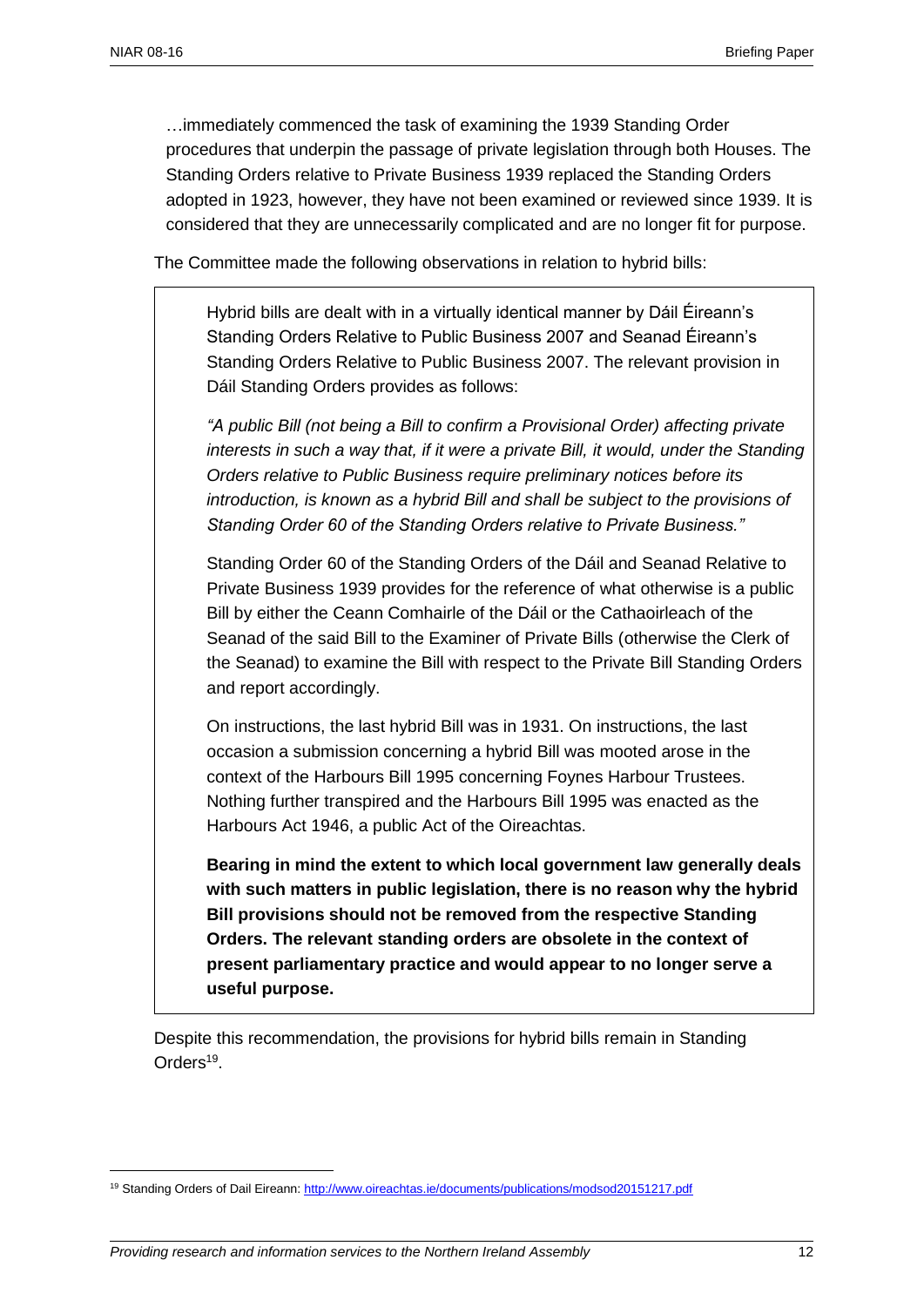# 5 Other legislatures

The following table provides examples of legislatures that do/not provide for hybrid bills. No reference to hybrid bills could be found in relation to the National Assembly for Wales.

| Legislature                                    | <b>Provision</b><br>for Hybrid<br><b>Bills?</b> | <b>Comments</b>                                                                                                                                                                                                                                                                                                                                                                                                                                                                                                                                                                                                |
|------------------------------------------------|-------------------------------------------------|----------------------------------------------------------------------------------------------------------------------------------------------------------------------------------------------------------------------------------------------------------------------------------------------------------------------------------------------------------------------------------------------------------------------------------------------------------------------------------------------------------------------------------------------------------------------------------------------------------------|
| <b>Parliament of Australia</b>                 | No                                              | In the House of Representatives all bills are treated as<br>'public bills'—that is, bills relating to matters of public<br>policy. The House of Representatives does not<br>recognise what in the United Kingdom and some other<br>legislatures are called 'private bills'-that is, bills for the<br>particular interest or benefit of any person or persons,<br>public company or corporation, or local authority. Hence<br>there is also no recognition of what are termed 'hybrid<br>bills'-that is, public bills to which some or all of the<br>procedures relating to private bills apply <sup>20</sup> . |
| Canadian House of<br>Commons                   | <b>No</b>                                       | While British parliamentary practice makes allowance<br>for hybrid bills, Canadian parliamentary procedure<br>requires that all bills be designated either as public bills<br>or as private bills. When a single bill incorporates both<br>private and public considerations, it is dealt with as a<br>public bill <sup>21</sup> .                                                                                                                                                                                                                                                                             |
| <b>New Zealand House</b><br>of Representatives | No.                                             | As the House has no concept of a "hybrid" bill falling into<br>more than one of the four categories of bills, it may be<br>necessary for the Speaker or the House to order that a<br>bill be divided or that a clause be omitted from it to<br>reflect its proper classification. In all cases the House<br>can suspend its Standing Orders to permit a bill to<br>proceed even though it contains provisions relating to<br>more than one type of bill <sup>22</sup> .                                                                                                                                        |

<sup>21</sup> House of Commons (Canada) Procedure and Practice, 2009

<sup>&</sup>lt;sup>20</sup> [http://www.aph.gov.au/About\\_Parliament/House\\_of\\_Representatives/Powers\\_practice\\_and\\_procedure/practice/chapter10](http://www.aph.gov.au/About_Parliament/House_of_Representatives/Powers_practice_and_procedure/practice/chapter10)

<sup>&</sup>lt;sup>22</sup> [http://www.parliament.nz/en-nz/about-parliament/how-parliament-works/ppnz/00HOOOCPPNZ\\_251/chapter-25-classification](http://www.parliament.nz/en-nz/about-parliament/how-parliament-works/ppnz/00HOOOCPPNZ_251/chapter-25-classification-and-form-of-legislation#_Toc263942870)[and-form-of-legislation#\\_Toc263942870](http://www.parliament.nz/en-nz/about-parliament/how-parliament-works/ppnz/00HOOOCPPNZ_251/chapter-25-classification-and-form-of-legislation#_Toc263942870)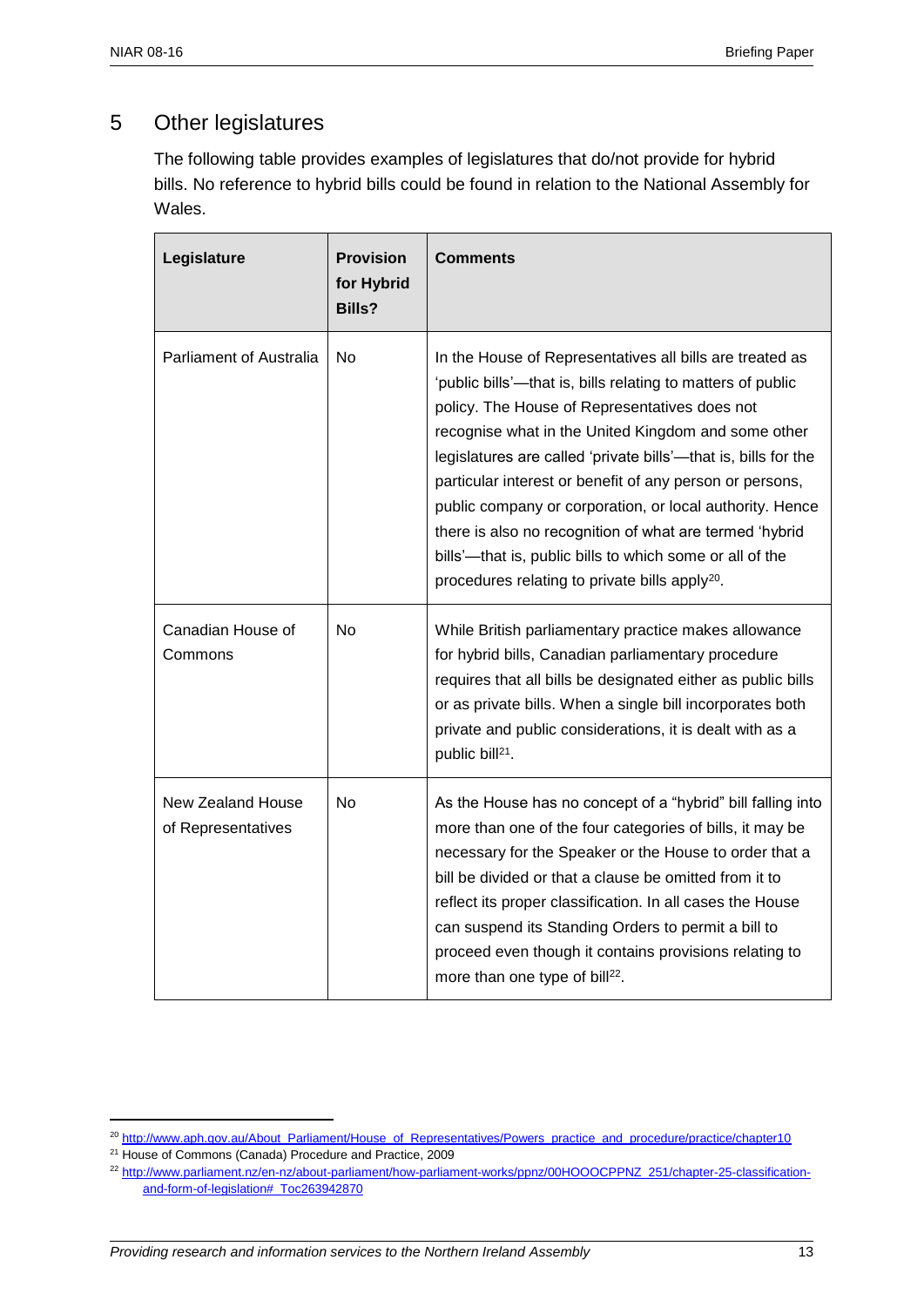| Parliament of | Yes | <b>Hybrid Bills</b>                                                                                                                                                                                                                                                                                                                                                                                                                                                                                                                                                                    |
|---------------|-----|----------------------------------------------------------------------------------------------------------------------------------------------------------------------------------------------------------------------------------------------------------------------------------------------------------------------------------------------------------------------------------------------------------------------------------------------------------------------------------------------------------------------------------------------------------------------------------------|
| Singapore     |     | $68. - (1)$ Where a public Bill has been ordered to be read a second time on<br>a future day and the Speaker is of the opinion that the Bill appears to affect prejudicially<br>individual rights or interests (referred to in these Standing Orders as "a hybrid Bill").<br>the Bill shall, after being read a second time, be referred to a Select Committee before<br>which any affected party who has presented a Petition to Parliament under the<br>provisions of Standing Order No. 18 [ <i>Petitions</i> ] may be heard upon that Petition,<br>either in person or by Counsel. |
|               |     | (2) In the consideration of the Bill the Select Committee shall proceed in<br>accordance with the provisions of paragraphs (4) and (5) of Standing Order No. 87<br>[Private Bills].                                                                                                                                                                                                                                                                                                                                                                                                    |

#### 6 Conclusion

The research found only limited examples of hybrid bills. They are rare in the House of Commons, only one has been introduced and passed in the Scottish Parliament, Dáil Éireann has provision for them but has never dealt with a hybrid bill and the National Assembly for Wales makes no provision for them.

Of the other Westminster-style legislatures that usually have significant read-across in rules and procedures from the UK Parliament, the Parliaments of Australia, Canada and New Zealand prohibit the introduction of hybrid bills.

Both the House of Commons and Scottish Parliament have detailed guidance beyond Standing Orders to assist stakeholders in navigating the hybrid bill procedure. Hybrid Bills usually address large construction works and hence there is scope for objecting to their passage.

The research did not have sight of the Bill submitted to the Speaker of the Northern Ireland Assembly, but it assumes that it is not on the scale of hybrid bills considered by the UK Parliament, which have dealt with the Channel Tunnel Rail Link, Crossrail and High Speed Rail (sometimes referred to as HS2). These Bills, along with the one passed by the Scottish Parliament, require compliance with environmental statements. These in turn must comply with the objectives of the EU Directive on Environmental Impact Assessments, which include a requirement that the public are consulted on the formal environmental statement. This requirement would need to be considered in the context of the Assembly drafting Standing Orders to deal with hybrid bills.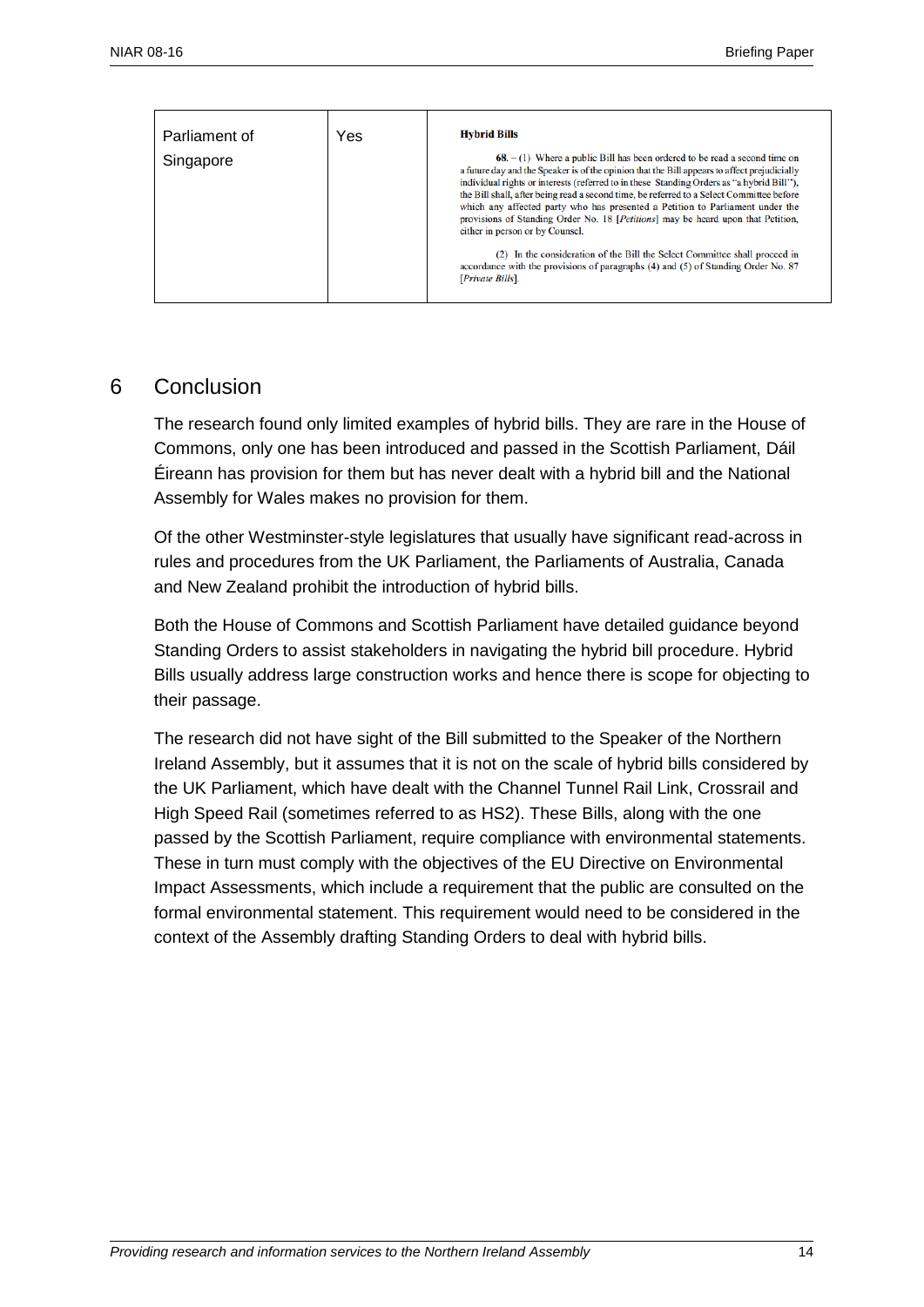Appendix 1: Diagram showing passage of Hybrid Bill in the Scottish Parliament